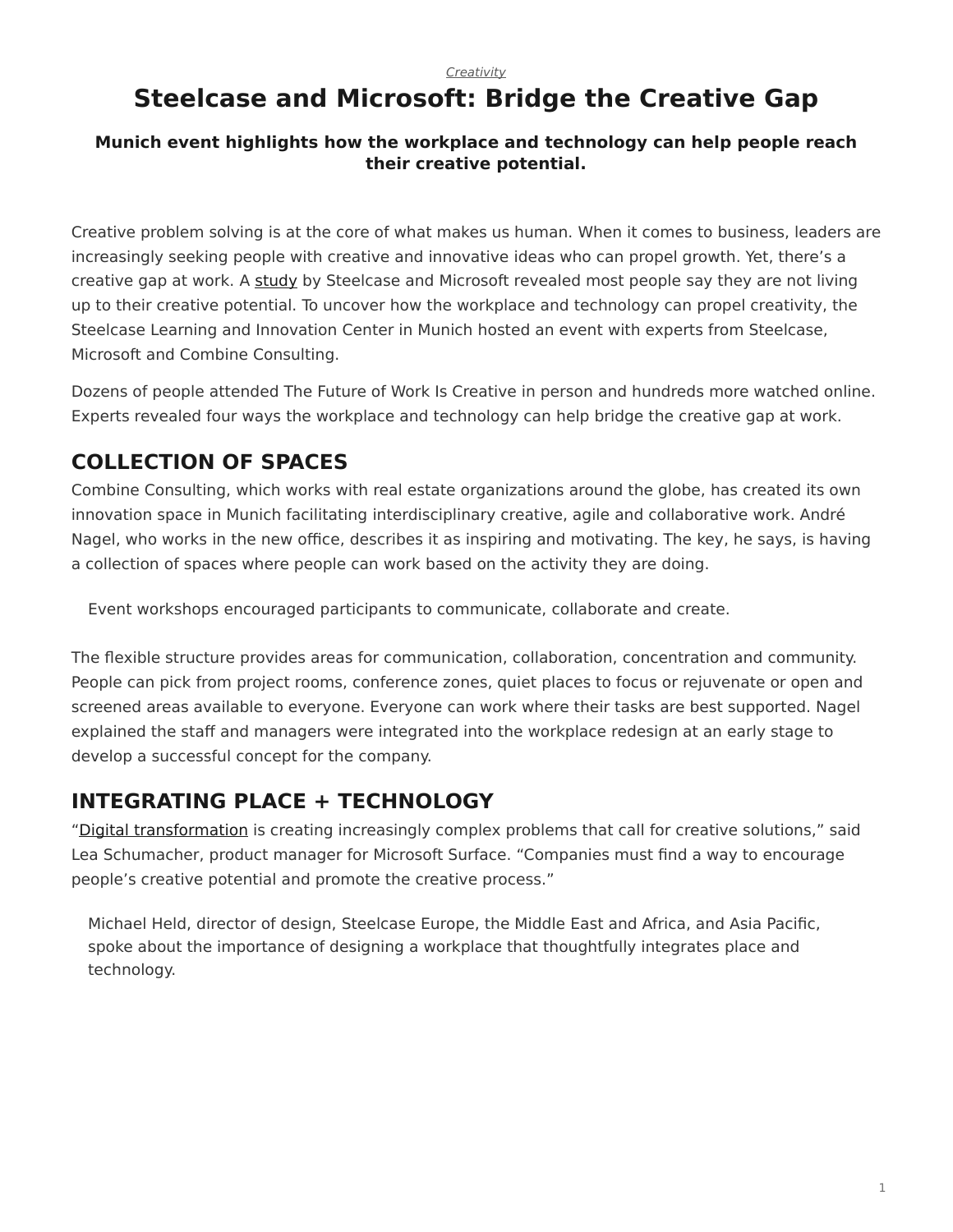Over the last year and a half, Steelcase and Microsoft have worked together to create places where people can be creative and ideas flourish. There's a rhythm to the [creative process.](https://www.steelcase.com/research/articles/topics/creativity/creative-shift/) People come together to generate ideas, break apart to focus or collaborate in small groups and then regroup to iterate. Together, Steelcase and Microsoft have designed [Creative Spaces](https://www.steelcase.com/microsoft-steelcase/creativity/), a collection of spaces with an integrated layer of technology to support the creative process.

"Too often companies think about technology and space in silos. They have different departments, IT and facilities, for each," said Michael Held, design director for Steelcase. "But, when you design a workplace by thinking about these things together, you can support people's ability to think creatively and act on ideas."

#### **MODERN IT AT WORK**

Microsoft technology specialist, Julia Eberl, emphasized the important role of modern IT in creative working environments. In the days of classic IT, she said, the workplace consisted of a fixed personal computer and a landline phone with support from an IT department. If something stopped working, employees filled out a form and waited for help — generally powerless and dependent on the company's infrastructure.

Large-scale devices encourage people to stand up and participate.

Eberl contrasted that vision with one of modern IT which offers users several different digital and mobile devices along with access to corresponding applications independent of where they are working. People can work as easily from a hotel room or an airplane as they can from their desk. And, if something stops working, they should have immediate access to resources to help them diagnose and fix the problem. A comprehensive integration of technology in the workplace, she says, means the solution can be adapted to each person's individual work situation and provides them with information to support how they work.

### **GLOBAL CONNECTIONS**

Technology and place play key roles as people connect with colleagues in other cities and countries. Microsoft shared how it worked with an international company trying to improve collaboration between locations in Germany and Vietnam. New technology solutions simplified, improved and accelerated communication, promoting cooperation and making projects more dynamic.

Steelcase researchers have spent years studying the tensions between distributed teammates and how the environment can help. Important considerations include the placement of cameras and microphones, planning for a range of team sizes and designing the environment to encourage movement and a range of postures. (Read more: [Making Distance Disappear](https://www.steelcase.com/research/articles/topics/distributed-teams/making-distance-disappear/)).

By thinking about people, place and technology together, The Future of Work Is Creative event helped people envision how a holistic workplace helps people solve problems and supports innovation.

*To see [Creative Spaces](https://www.steelcase.com/microsoft-steelcase/creativity/) from Steelcase and Microsoft and learn more about why they help boost creativity, read [The Creative Shift.](https://www.steelcase.com/research/articles/topics/creativity/creative-shift/)*